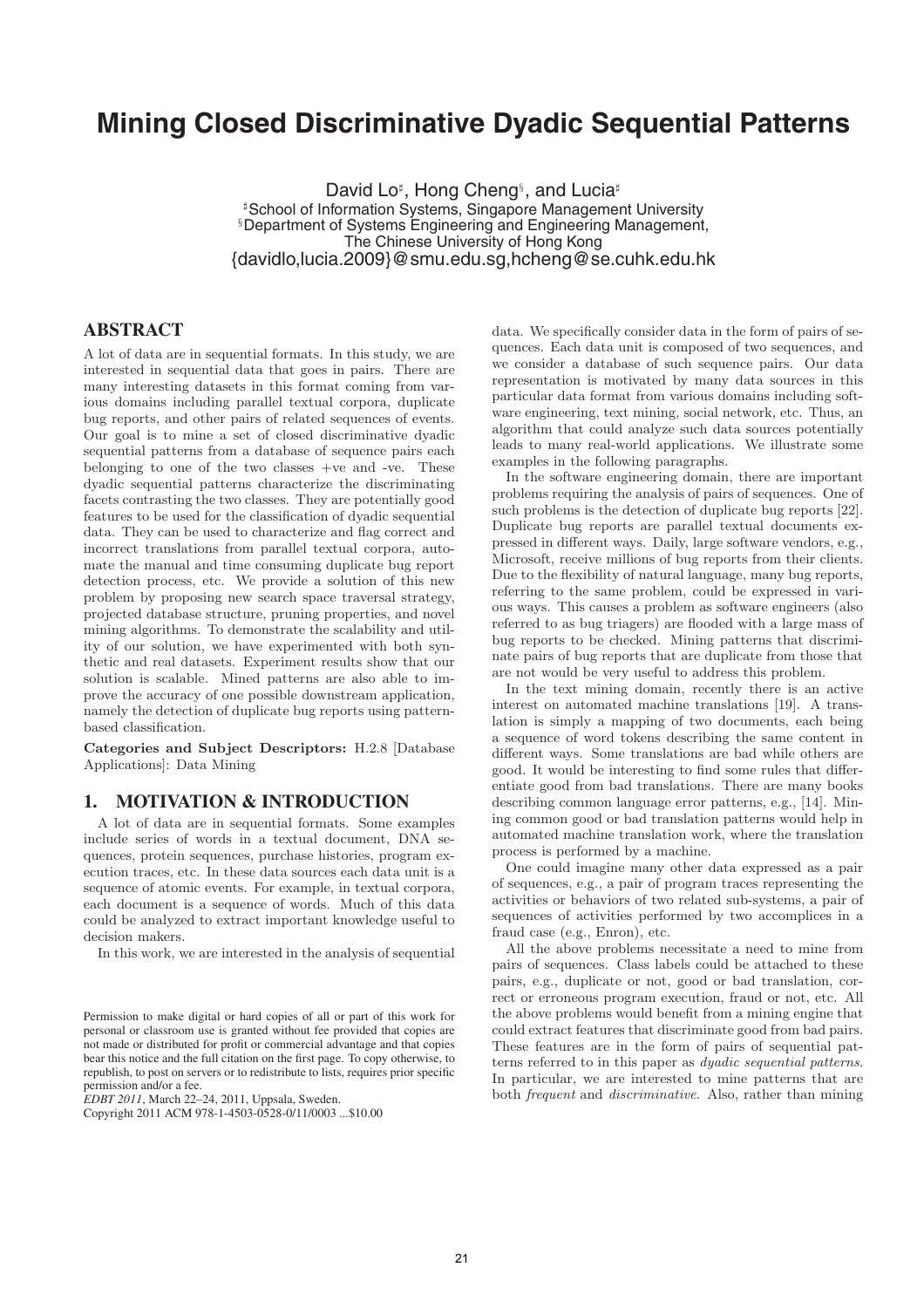all frequent and discriminative patterns, it would be better to mine a compact set of patterns, for example, closed patterns [27, 24] which are a lossless compression of all frequent patterns. We refer to our problem as mining closed discriminative dyadic sequential patterns.

Mining dyadic sequential patterns poses a number of technical challenges. First, there is a need to define the search space and specify a good search space traversal strategy so that no pattern is visited more than once or missed. Second, there is a need to design a good data structure for efficient mining of dyadic sequential patterns. Different from a standard sequential pattern, a dyadic pattern consists of two sequences and there is no restriction that the left sequence of the pattern needs to match the left sequence of a sequence pair in the database. Indeed, it could match either the left or the right sequence. There is also a need to identify new properties that could be used to prune the search space of infrequent, non-closed, and non-discriminative dyadic patterns. It would be best if a direct mining strategy could be performed where non-interesting patterns are removed early rather than late (i.e., via a post-mining filtering step).

We address the above challenges in our proposed mining solution. At a high-level view, which would be made concrete in subsequent sections, our algorithm traverses the search space of possible patterns in a depth first search fashion by extending smaller patterns to larger ones. We employ a traversal strategy to ensure that no patterns are visited more than once. Also, all interesting (i.e., frequent, closed, and discriminative) patterns would be visited. During the traversal, pattern statistics are computed efficiently and incrementally by leveraging a novel data structure. Search spaces containing non-interesting patterns are pruned to significantly reduce the number of unfruitful checks of bad pattern candidates. In the process, frequent, closed, and discriminative patterns are output when they are found.

We experiment our solution on a number of synthetic datasets to test the sensitivity of our approach on various dataset parameters. We also experiment our solution on a real bug report dataset and show that we could mine interesting patterns which could help to improve the accuracy in detecting duplicate bug reports.

The contributions of this work are as follows:

- 1 We propose a new problem of mining closed discriminative dyadic sequential patterns and show the potential applications.
- 2 We propose a new algorithm that utilizes a new search space traversal strategy, a new data structure, and several new and adapted pruning strategies.
- 3 We show the scalability of our solution on several synthetic and real datasets.
- 4 We show the utility of our solution in improving a downstream application task, in particular the detection of duplicate bug reports.

This paper is structured as follows. Section 2 describes related work. Section 3 formalizes some important concepts and definitions. Section 4 describes our new search space traversal strategy. Our data structure is presented in Section 5. We state several properties and theorems in Section 6. We elaborate several variants of our proposed algorithm in Section 7. Experimental results on synthetic and real datasets are presented in Section 8. We conclude and discuss future work in Section 9.

# **2. RELATED WORK**

Agrawal and Srikant proposed frequent itemset mining in [4]. Given a transaction database, the task is to find itemsets that are frequent in the database based on a user defined minimum support threshold. There have been a number of studies extending frequent itemset mining to mine a set of closed itemsets [25], improve mining speed [23], etc.

Agrawal and Srikant later extended frequent itemset mining to sequential pattern mining in [5]. In sequential pattern mining, frequent patterns are mined from sequences. Hence, there is a temporal order among elements in a pattern. Given a sequence database, the task is to find sequential patterns that appear in no less than a minimum number of sequences. There have been a number of studies extending standard sequential pattern mining, including mining closed patterns [27, 24], generators [12, 16], repetitive patterns [17, 10], non-redundant rules [18], discriminative sequential patterns [15], as well as parallel sequential pattern mining [9]. In this work, we extend sequential pattern mining by mining dyadic sequential patterns. A dyadic sequential pattern comprises of two sequences. The new problem setting requires new search space traversal strategy, data structure, pruning strategies, and algorithms.

Dong and Li propose emerging patterns in [11], which are patterns that appear more frequently in one class than the other. Cheng et al. propose discriminative itemset patterns based on information gain and show that these patterns are useful for improving classification accuracy [7]. Cheng et al. later extend their approach to directly mine discriminative patterns with a branch-and-bound search strategy [8]. Lo et al. mine discriminative sequences from program execution traces [15]. Yan et al. mine discriminative graphs from a graph database [26]. Similar to the work by Lo et al. [15], we mine discriminative sequential patterns. But the patterns we are interested in are *dyadic* sequential patterns where each pattern consists of two sequences. Besides, in [15] nondiscriminative patterns are removed during a post-mining filtering step. In this work, we push a pruning strategy based on a few interesting properties of the discriminative score deep into the mining process, which prunes the search space and significantly improves the mining efficiency and scalability.

### **3. CONCEPTS & DEFINITIONS**

In this section, we describe some concepts and definitions on sequence database, dyadic sequential pattern, and discriminative score.

DEFINITION 3.1 (**Sequence**). A sequence is a series of events from an alphabet  $\Delta$ . We assume that there is a linear order among the events in the alphabet. This linear order could be alphabetic order, numeric order, etc. We denote a sequence of length n by  $\langle e_1, e_2, \ldots, e_n \rangle$ .

DEFINITION 3.2 (Subsequence Relation). A sequence  $s1 = \langle e_1, ..., e_n \rangle$  is a subsequence of another sequence  $s2 =$  $\langle f_1,\ldots,f_m\rangle$ , iff there exist integers  $1\leq x_1\leq\ldots\leq x_n\leq m$ such that  $\forall_{i=1...n} e_i = f_{x_i}$ . We denote this as  $s1 \sqsubseteq s2$ .

DEFINITION 3.3 (Sequence Pair with Label). A sequence pair consists of two sequences. We denote this as s1-s2, where s1 and s2 are sequences. The left sequence of a sequence pair s is denoted as s.Left, and the right one is denoted as s.Right. In our setting, we attach a class label to a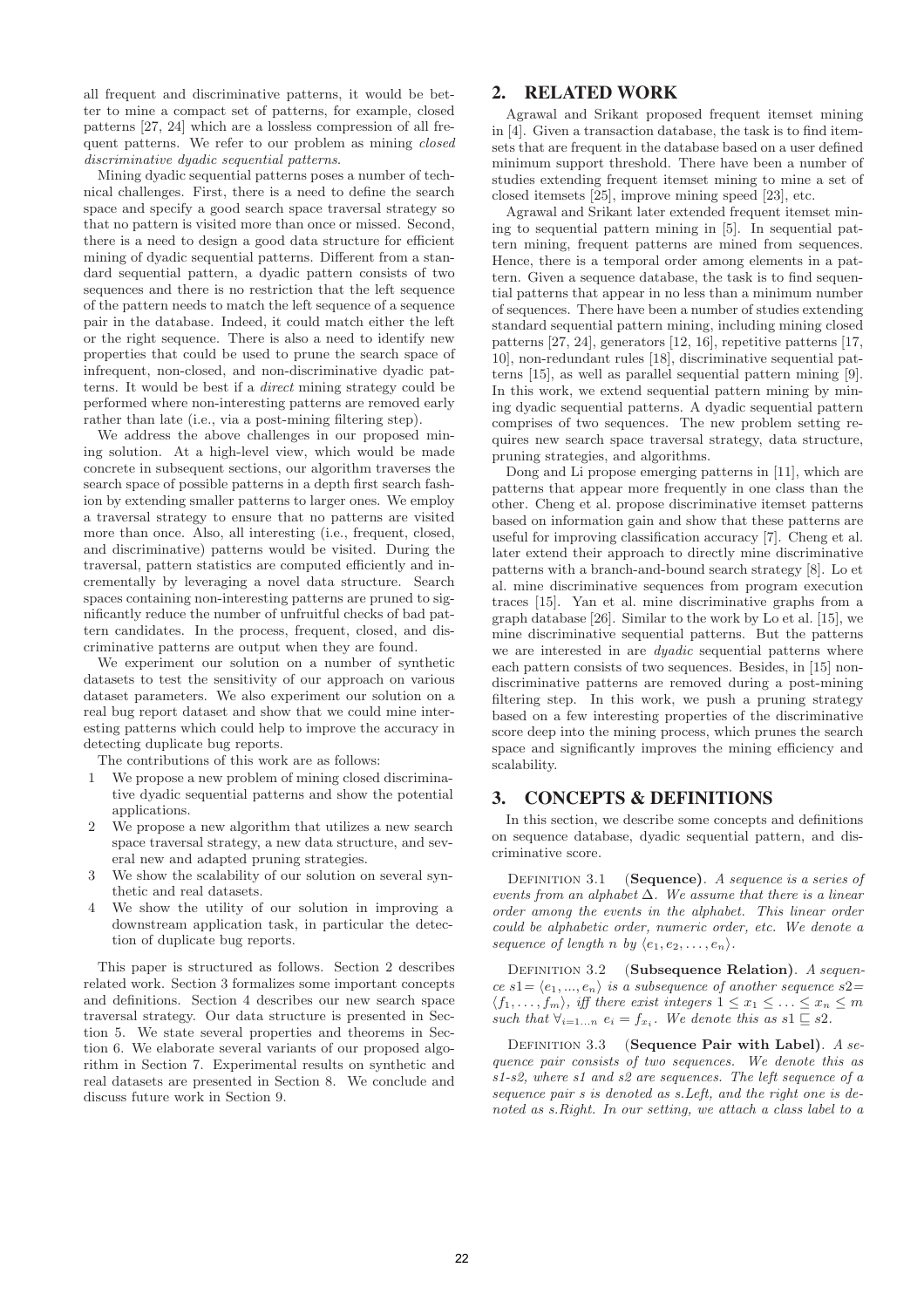sequence pair which is either  $+ve$  or  $-ve$ . These abstract labels correspond to two contrasting user-defined domainspecific concepts, e.g., fraud vs no fraud, duplicate vs nonduplicate, etc.

Definition 3.4 (**Subsequence Relation Over Pair)**. Consider two pairs  $s = s1-s2$  and  $r = r1-r2$ , we say that s is a subsequence of r iff s1  $\sqsubseteq$  r1 and s2  $\sqsubseteq$  r2. We denote this as  $s \sqsubseteq_p r$ .

Definition 3.5 (**Sequence Pair Database)**. A sequence pair database is a multi-set of sequence pairs denoted as DB. The size of a database is the number of sequence pairs it contains and is denoted as ∣DB∣. The number of pairs belonging to the  $+ve$  class and -ve class in a database DB is denoted as DB.Pos and DB.Neg respectively.

Definition 3.6 (**Dyadic Sequential Pattern)**. A dyadic sequential pattern P is a pair of sequences. It is denoted as p1-p2, where the first sequence p1 is referred to as the left sequence of  $P$ , while  $p2$  is referred to as the right sequence of P. The left sequence of the pattern P is denoted as P.Left, and the right one is denoted as P.Right.

Definition 3.7 (**Pattern Occurrence)**. Consider a dyadic sequential pattern  $P=p1-p2$  and a sequence pair  $S=s1$ s2. P occurs in S, iff p1 is a sub-sequence of s1 and p2 is a subsequence of s2. In other words,  $P \sqsubseteq_{p} S$ .

Definition 3.8 (**Pattern Frequency/Support)**. Given a sequence pair database DB, the frequency or support of a pattern P in database DB is the number of sequence pairs in DB where P occurs. We denote the support of a pattern  $P$  in  $DB$  by  $sup(P, DB)$ . The number of  $+ve$  labeled sequences in DB where  $P$  occurs is denoted as  $sup_{+ve}(P, DB)$ . The number of -ve labeled sequences in DB where P occurs is denoted as  $sup_{-ve}$  (P,DB). It must be the case that  $sup(P, DB) = sup_{-ve}(P, DB) + sup_{+ve}(P, DB)$ . We drop DB if it is clear from the context.

Definition 3.9 (**Discriminative Score)**. Consider a pattern r in a database DB. The discriminative score of r is defined by the information gain [21] as:

$$
IG(c|r) = H(c) - H(c|r)
$$
\n<sup>(1)</sup>

where  $H(c) = -\sum_{c_i \in {\{\pm v e\}}} P(c_i) \log P(c_i)$  is the entropy and  $H(c|r) = -\sum P(r) \sum_{c_i \in \{\pm ve\}} P(c_i|r) \log P(c_i|r)$  is the conditional entropy given the pattern r. The discriminative score of a pattern  $r$  in DB is denoted as  $disc(r, DB)$ . We drop DB if it is clear from the context.

If we use the notations  $DB.Pos$ ,  $DB.Neg$ ,  $sup_{+ve}(r, DB)$ and  $sup_{-ve}(r, DB)$  in the information gain calculation, we have the following expressions. Let  $p = \sup_{x \in \mathcal{F}}(r, DB)$ ,  $q =$  $sup_{-ve}(r, DB)$  and  $|DB| = DB.Pos + DB.Neg$ , then

$$
H(c) = -\frac{DB. Pos}{|DB|} \log \frac{DB. Pos}{|DB|} - \frac{DB. Neg}{|DB|} \log \frac{DB. Neg}{|DB|}
$$
  

$$
H(c|r) = -\frac{p+q}{|DB|} (\frac{p}{p+q} \log \frac{p}{p+q} + \frac{q}{p+q} \log \frac{q}{p+q}) - \frac{|DB| - (p+q)}{|DB| - (p+q)} (\frac{DB. Pos - p}{|DB| - (p+q)} \log \frac{DB. Pos - p}{|DB| - (p+q)}) + \frac{DB. Neg - q}{|DB| - (p+q)} \log \frac{DB. Neg - q}{|DB| - (p+q)} )
$$

| Idx                            | Sequence Pair                                                   |  | Label   |  |
|--------------------------------|-----------------------------------------------------------------|--|---------|--|
| 1                              | $\langle a, b, d, d \rangle - \langle e, c, d, d, e \rangle$    |  | $+ve$   |  |
| $\overline{2}$                 | $\langle a, b, d, d \rangle - \langle e, c, d, d, e \rangle$    |  | $+ve$   |  |
| 3                              | $\langle a, b, d, d \rangle - \langle e, c, d, d, e \rangle$    |  | $+ve$   |  |
| 4                              | $\langle a, a, b, d, d \rangle - \langle e, c, d, d, e \rangle$ |  | $+ve$   |  |
| 5                              | $\langle b, c, d, d \rangle - \langle e, f, q \rangle$          |  | $+ve$   |  |
| 6                              | $\langle a, b, d, d \rangle - \langle e, c, d, d, e \rangle$    |  | -ve     |  |
| 7                              | $\langle a, b, d, d \rangle - \langle e, d, c, d, e \rangle$    |  | -ve     |  |
| 8                              | $\langle a, b, d, d \rangle - \langle c, d, d \rangle$          |  | -ve     |  |
| 9                              | $\langle a, d, d \rangle - \langle e, c, d, e, d \rangle$       |  | $-ve$   |  |
| Table 1: Example Database ExDB |                                                                 |  |         |  |
|                                | Num Pattern P<br>sup(P)                                         |  | disc(P) |  |

| Num            | Pattern P                                                   | sup(P) | disc(P) |
|----------------|-------------------------------------------------------------|--------|---------|
| 1              | $\langle a \rangle$ - $\langle d \rangle$                   | 8      | 0.102   |
| $\overline{2}$ | $\langle a, d \rangle$ - $\langle d \rangle$                | 8      | 0.102   |
| 3              | $\langle a, d, d \rangle$ - $\langle d \rangle$             | 8      | 0.102   |
|                |                                                             |        |         |
| 4              | $\langle a \rangle$ - $\langle e, c, d, d, e \rangle$       | 5      | 0.229   |
| 5              | $\langle a,b \rangle$ - $\langle e,c,d,d,e \rangle$         | 5      | 0.229   |
| 6              | $\langle a, b, d \rangle$ - $\langle e, c, d, d, e \rangle$ | 5      | 0.229   |
|                |                                                             |        |         |
| 7              | $\langle b \rangle$ - $\langle e \rangle$                   | 7      | 0.320   |
| 8              | $\langle b, d \rangle$ - $\langle e \rangle$                | 7      | 0.320   |
| 9              | $\langle b, d, d \rangle$ - $\langle e \rangle$             |        | 0.320   |

... **Table 2: Some Mined Frequent Discriminative Pat-** $\tanh$  **terns** from  $\text{ExDB} \text{ } @$  min\_sup = 4, min\_disc = 0.1

Given a sequence pair database  $DB$ ,  $DB.P$ os and  $DB.Neg$ are fixed values. Thus the information gain of a pattern  $P$ is a function of  $sup_{-ve}(P, DB)$  and  $sup_{+ve}(P, DB)$ , i.e.,

 $disc(P, DB) = IG(sup_{+ve}(P, DB), sup_{-ve}(P, DB))$ 

Definition 3.10 (**Frequent Pattern)**. A pattern is frequent if its support is no less than a user defined threshold  $min\_sup.$ 

DEFINITION 3.11 (Discriminative Pattern). A pattern is discriminative if its discriminative score is no less  $than\ a\ user\ defined\ threshold\ min\_disc.$ 

Definition 3.12 (**Closed Pattern)**. A pattern p1 is closed if there does not exist another pattern p2 with the same support and discriminative score, where either one of the following conditions holds:

 $(Cond 1) p1. Left \sqsubset p2. Left \wedge p1. Right \sqsubset p2. Right$ 

 $(Cond 2)$   $p1. Left \sqsubseteq p2. Right \wedge p1. Right \sqsubseteq p2. Left$ 

In this paper, when we refer to closed patterns, unless otherwise stated, the patterns are also frequent.

**Problem Definition.** Given a sequence pair database DB, a minimum support threshold  $min\_sup$ , and a minimum discriminativeness threshold  $min\_disc$ , find all closed, frequent, and discriminative dyadic sequential patterns.

Example. Consider the database shown in Table 1. Some  $f_{\text{require}}$  and discriminative patterns mined with  $min\_sup =$ 4 and  $min\_disc = 0.1$  are shown in Table 2. The set of closed patterns is shown in Table 3. There are totally 52 frequent and discriminative patterns; out of those, only 5 are closed. Many patterns are non-closed due to another longer pattern with the same support and discriminative score. For example, the patterns numbered 1, 2, and 3 in Table 2 are subsumed by the first pattern in Table 3.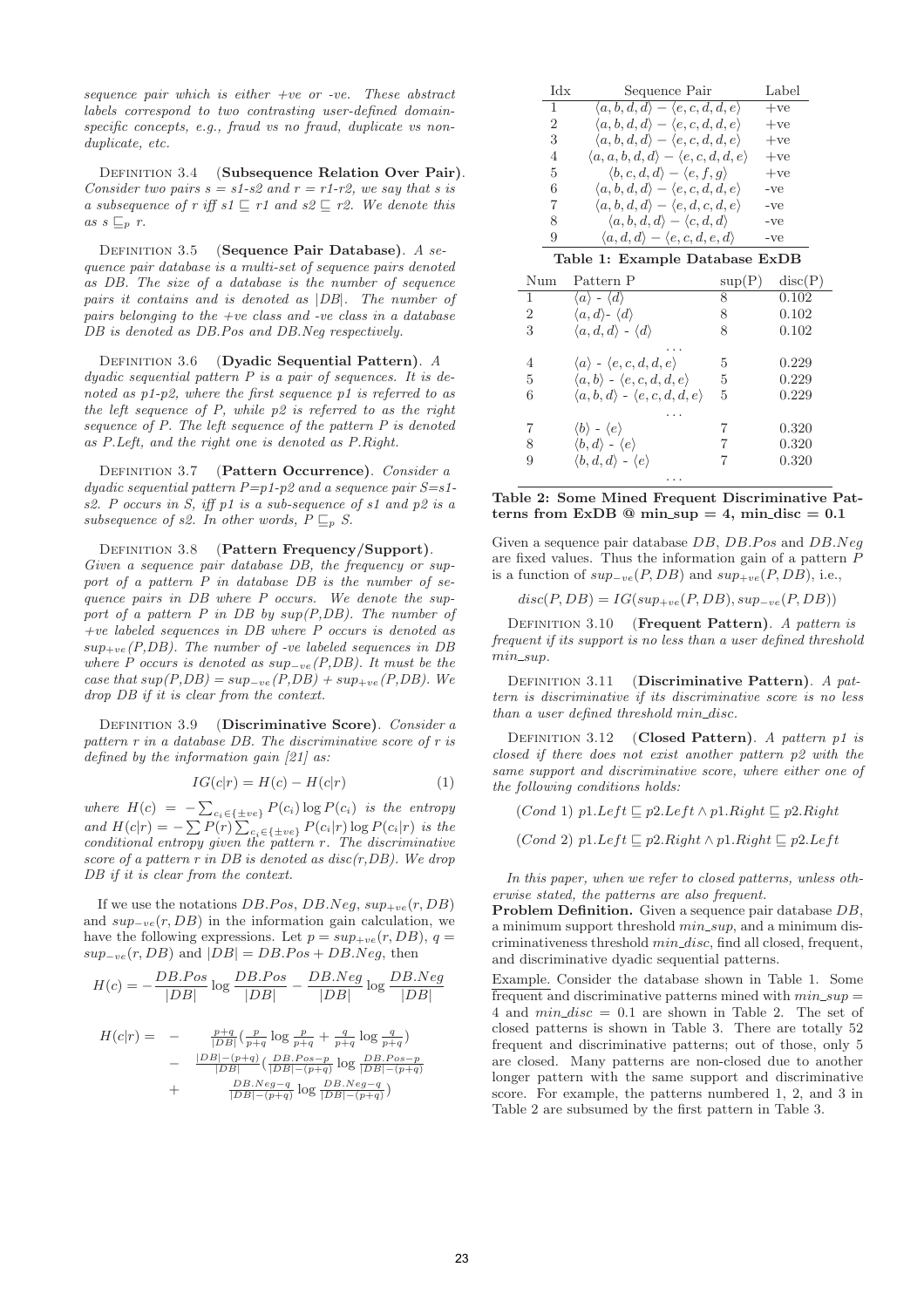| Num | Pattern P                                                      | sup(P) | disc(P) |
|-----|----------------------------------------------------------------|--------|---------|
| 1   | $\langle a, d, d \rangle - \langle d, d \rangle$               |        | 0.102   |
| 2   | $\langle a, b, d, d \rangle$ - $\langle e, c, d, d, e \rangle$ | 5      | 0.229   |
| 3   | $\langle a, d, d \rangle - \langle c, d \rangle$               |        | 0.102   |
| 4   | $\langle b, d, d \rangle - \langle e \rangle$                  |        | 0.320   |
| 5   | $\langle d, d \rangle$ - $\langle e \rangle$                   |        | 0.143   |

**Table 3: Mined Closed Discriminative Patterns from ExDB** @ min\_sup  $= 4$ , min\_disc  $= 0.1$ 



**Figure 1: Basic Search Space Traversal**

# **4. SEARCH SPACE TRAVERSAL**

To mine for closed, frequent, and discriminative patterns, we need to characterize and traverse the search space of all possible patterns. In this section, we describe several search space traversal strategies from the most basic to the one that we eventually use in this paper. In the process, we highlight the challenges of designing a good search space traversal strategy for mining dyadic sequential patterns.

#### **4.1 Basic Traversal**

The search space of all possible patterns are all possible pairs of sequences. A basic approach to traverse all the patterns in this search space is to start with patterns of size two, i.e., a pair of sequences each containing one event. Each of these patterns could then be grown by appending events to the left and right sequences of the pattern. We call the resultant patterns grown from a pattern  $P$  as  $P$ 's descendants. This is illustrated in Figure 1 where each directed arrow or edge in the search space lattice corresponds to a pattern growth operation. All the patterns could be generated by traversing all edges in the search space.

#### **4.2 Preventing the Generation of Redundant Patterns**

There is an issue with the basic approach as some patterns are visited more than once. For example, all patterns rooted at node  $\langle a, a \rangle - \langle b, a \rangle$  in Figure 1 would be visited multiple times. To address this issue we need to eliminate some edges in the search space lattice. Let us label the edges as L and R, to represent the expansion of the left sequence or the right sequence of a pattern respectively. We refer to the resultant patterns generated by traversing the L and R edges as the left-extension patterns and right-extension patterns respectively.

To ensure that all nodes in the search space is visited only once, for every node visited though the traversal of L edges, we enforce that only L edges could be traversed in the subsequent pattern growth operations. By this rule, every node in the search space would only be visited once. We would not miss any patterns, as every pattern could be grown from a size-2 pattern by first performing rightextensions followed by left-extensions. The traversal scheme is shown in Figure 2.



# **Figure 2: Non-Redundant Search Space Traversal 4.3 Preventing the Generation of Isomorphic Patterns**

Another issue arises due to pattern isomorphisms. Note that the dyadic pattern  $\langle a, b \rangle - \langle c, d \rangle$  is isomorphic to the pattern  $\langle c, d \rangle - \langle a, b \rangle$  and they both have the same meaning. The second pattern is just the first pattern where the left sequence is made the right and the right is made the left.

To prevent the generation of isomorphic patterns, we first define a lexicographic ordering on sequences in Definition 4.1. We then enforce a canonical representation of pattern as specified in Definition 4.2.

Definition 4.1 (**Sequence Lexicographic Order)**. Each event comes from an alphabet with elements having a linear order. Consider two sequences  $A = \langle a_1, a_2, \ldots, a_n \rangle$ and  $B = \langle b_1, b_2, \ldots, b_m \rangle$ . We say that  $A \leq B$ , if and only if one the following conditions holds:

$$
(Cond\ 1)\ \exists_{0< y\leq\ min(m,n)}.\left(\forall_{x< y}.a_x = b_x\right) \land \left(a_y < b_y\right)
$$
\n
$$
(Cond\ 2)\ \forall_{x< n}.(a_x = b_x) \land (n < m)
$$

DEFINITION 4.2 (**Canonical Pattern)**. A pattern  $P =$  $\langle A, B \rangle$  is a canonical pattern iff the left sequence A is lexi $cographically smaller than or equal to the right sequence  $B$ ,$ i.e.,  $A \leq B$ .

Next, we state a useful property of canonical patterns in Property 1. The implication of Property 1 is as follows: All patterns grown from a non-canonical pattern would not be canonical. Thus, we could avoid generating and checking many patterns based on this property.

PROPERTY 1 (**Canonical Pruning**). A canonical leftextension pattern can only be grown from a canonical left- or right- extension pattern. A canonical right-extension pattern can only be grown from a canonical right-extension pattern.

PROOF. Part 1: Left-Extension. Consider for contradiction that a canonical left-extension pattern  $Q$  is grown from a non-canonical left- or right-extension pattern  $P$ . There are two conditions where  $Q$  is deemed canonical.

The first condition requires the existence of an element  $x$ in the left sequence of  $\overline{O}$  to be smaller than the corresponding element having the same index in the right sequence, where all other previous elements are the same. As  $Q$  is grown from  $P$ ,  $P$  must be a smaller pattern. As  $Q$  is a left extension pattern, they must have the same right sequence. Thus there are again two cases. The first case is such that  $x$  exists in the left sequence of  $P$ ; if this is the case, then  $P$  is canonical too and thus a contradiction. The second case is such that  $x$  does not exist in the left sequence of  $P$  implying that all elements of the left sequence are the same as corresponding ones (i.e., those having the same indices) in the right sequence, also it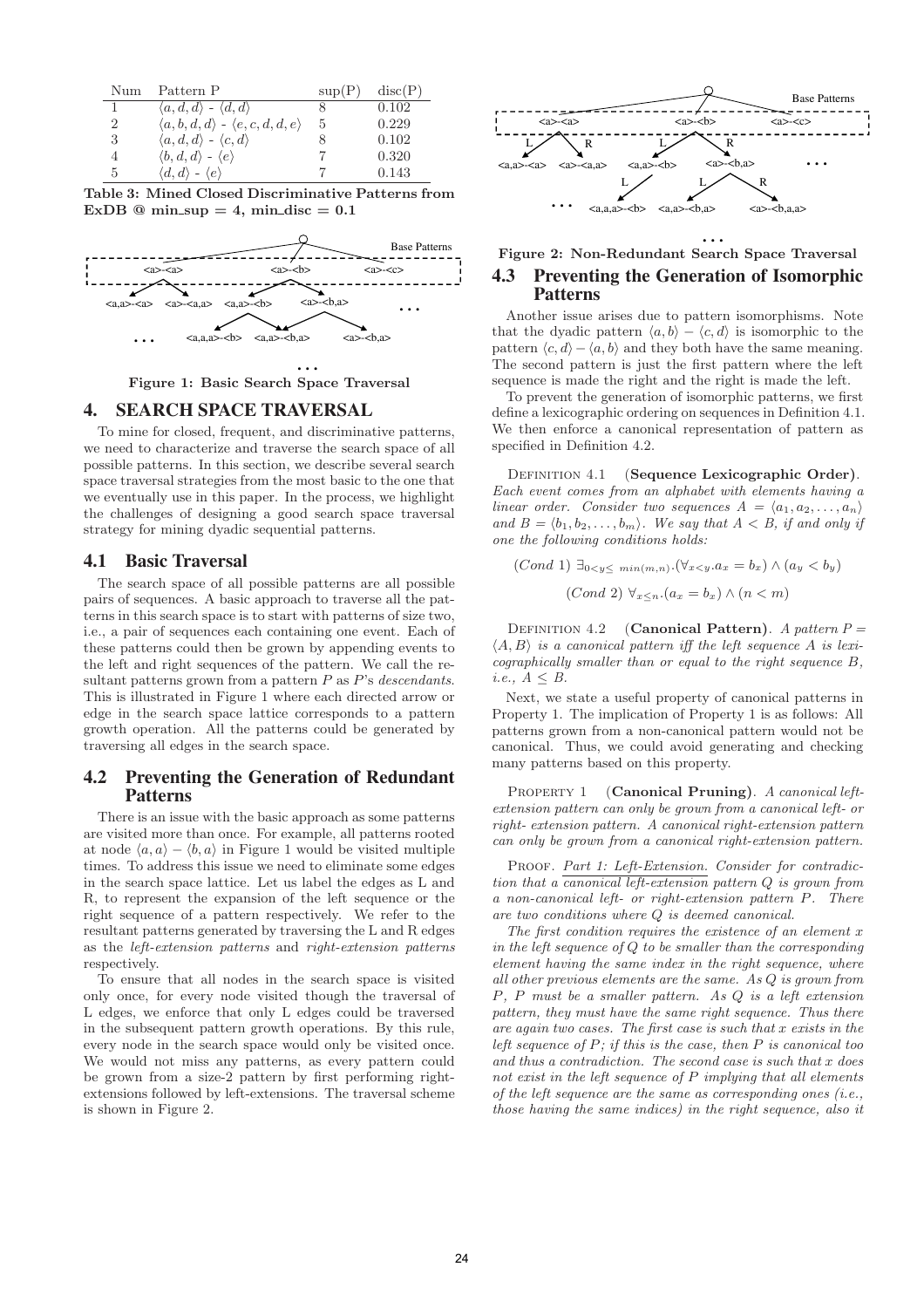must be the case that the length of the right sequence is more than that of the left. Thus, there is also a contradiction.

The second condition requires that all elements of the left sequence of  $Q$  match with the corresponding ones of the right sequence, and the right sequence is longer than or equal to the left. For this case, as  $P$  is a smaller pattern with a shorter left sequence and the same right sequence as  $Q$ , it must be the case that all elements of  $P$ 's left sequence match with the corresponding ones of  $P$ 's right sequence and that the right sequence is longer than the left. If this is the case, P is canonical, and hence a contradiction.

Part 2: Right-Extension. Consider for contradiction that  $a$  canonical right-extension pattern  $Q$  is grown from a noncanonical right-extension pattern  $P$ . There are only two conditions where a pattern  $Q$  is considered canonical.

The first condition requires the existence of an element  $x$ in the left sequence of  $Q$  to be smaller than the corresponding one in the right sequence, and all other previous elements are the same. As  $Q$  is grown from  $P$ ,  $P$  must be a smaller pattern. As  $P$  and  $Q$  are right extension patterns, they must have the same left sequence. Thus there are again two cases. The first case is such that the length of the right sequence of  $P$  is longer than the element  $x$ , if this is the case  $P$  is canonical and thus a contradiction. The second case is such that the right sequence of  $P$  is shorter than the position of element  $x$ . For this to happen the right sequence must be shorter than the left. This is an impossible condition as for all right extension patterns the right sequence is longer than the left. Thus, there is a contradiction.

The second condition requires that all elements of the left sequence of  $Q$  to match with corresponding ones of the right sequence, and the right sequence is longer than the left. There are two cases. The first case is such that P's right sequence is longer or equal than the left. If this is the case than P is also canonical which is a contradiction. The second case is such that P's right sequence is shorter than the left, but this is impossible for right extension patterns. Thus, it is a  $contradiction.$   $\quad \ \ \Box$ 

**Summary.** Combining the above points, our strategy to visit all the patterns in the search space is as follows:

- 1 Grow left-extension patterns leftwards (i.e., by only appending the left sequence) and grow right-extension patterns in both directions to prevent the same pattern from being generated multiple times.
- 2 Only generate canonical patterns.
- 3 We do not need to grow non-canonical patterns further.

In the following sections we elaborate on how we incorporate our search space traversal strategy with an effective data structure and search space pruning strategies into a holistic mining algorithm.

#### **5. TANDEM PROJECTED DATABASE**

To speed up the mining process, we propose a new data structure referred to as tandem projected database. This data structure extends the projected database first proposed in PrefixSpan to mine standard sequential patterns [20]. Similar to the original use of the projected database in [20], our tandem projected database is used to facilitate effective, fast, and incremental computation of pattern statistics, i.e., support and discriminative score. We refer to the operation of creating a tandem projected database as tandem projection. The reason of using the word "tandem" would be made clear in the following paragraphs.

Tandem projection operation takes in a database which is a set of sequence pairs and a dyadic sequential pattern. It then outputs suffixes of the pairs of sequences in the database that have the pattern as its prefix. Formally, we define it in Definition 5.1.

DEFINITION 5.1 (Tandem Projection). Consider a database DB and a pattern  $P = p1 - p2$ . The tandem projection of DB with respect to P is defined as:

 $\{[(a, b), (c, d)] \mid s = s1 - s2 \in DB \wedge$  $(s1 = pre_1 + a) \land (s2 = pre_2 + b) \land$  $(s2 = pre_3 + c) \wedge (s1 = pre_4 + d) \wedge$  $pre_1 = shortest\ prefix\ of\ s1\ containing\ p1\ or,$ if no such prefix exists, s1  $\wedge$  $pre_2 = shortest\ prefix\ of\ s2\ containing\ p2\ or,$ if no such prefix exists, s2  $\wedge$  $pre_3 = shortest\ prefix\ of\ s2\ containing\ p1\ or,$ *if no such prefix exists, s*2  $\land$ 

 $pre_4 = shortest\ prefix\ of\ s1\ containing\ p2\ or,$ *if no such prefix exists, s1*  $\wedge$ 

 $(a \neq \epsilon \wedge b \neq \epsilon) \vee (c \neq \epsilon \wedge d \neq \epsilon)$ 

The resultant tandem projected database of database with respect to a pattern  $P$  is denoted as  $DB_P^{tnd}$ .

Each tandem projected database entry denoted as  $[(a, b),$  $(c, d)$ ] in Definition 5.1 is composed of two elements  $(a, b)$ and  $(c, d)$ . These are two *simple projected database entries* corresponding to a single sequence pair in the database. As there are two sequences in a sequence pair in the database, it is possible to map the left sequence of the pattern to the left sequence of the sequence pair, or alternatively, to the right sequence of the pair. The first one captures the left to left and right to right mapping. The other one captures the left to right and right to left mapping. We refer to  $(a, b)$ and  $(c, d)$  as the first and second simple projected database entry, respectively. We denote them as  $DB^{tnd}_P.First$  and  $DB_P^{tnd}$ . Second. We refer to a in  $(a, b)$  as  $DB_P^{tnd}$ . First. Left; b, c, d are denoted in a similar fashion.

Each simple projected database entry captures the two suffixes of the corresponding sequence pair whose prefixes are the shortest prefixes containing the pattern's two sequences (lines 2-11 in Definition 5.1).

Note that for a sequence pair it is possible that only either one of  $(a, b)$  or  $(c, d)$  exists. If this is the case, we assign  $(\epsilon, \epsilon)$ to either  $(a, b)$  or  $(c, d)$  correspondingly. As we do not want to capture empty projected database entries, we restrict that either  $(a, b)$  or  $(c, d)$  must contain non-epsilon values (the last line in Definition 5.1).

Each simple projected database entry of a pattern  $p1-p2$  in a sequence pair  $s$  in a database  $DB$  is represented by  $(i, l, j)$  $r, idx_l, idx_r, alt$ , with the symbols defined as:

| $\dot{i}$ | Index of $s$ in $DB$ .                                                                |
|-----------|---------------------------------------------------------------------------------------|
| $\iota$   | Index of the sequence in the pair s mapped to $p1$                                    |
|           | Index of the sequence in the pair $s$ mapped to $p2$                                  |
| $idx_l$   | Starting index of the corresponding suffix of $s[l]$                                  |
| $idx_r$   | Starting index of the corresponding suffix of $s[r]$                                  |
| alt       | Pointer to another simple projected database entry                                    |
|           | in the tandem (if any)                                                                |
|           | $\text{TP1}$ . I all class of all contains a mathematic contribution of $\mathcal{I}$ |

The last element *alt* contains a pointer to another *simple* projected database entry which is a fellow member of the corresponding tandem projected database entry.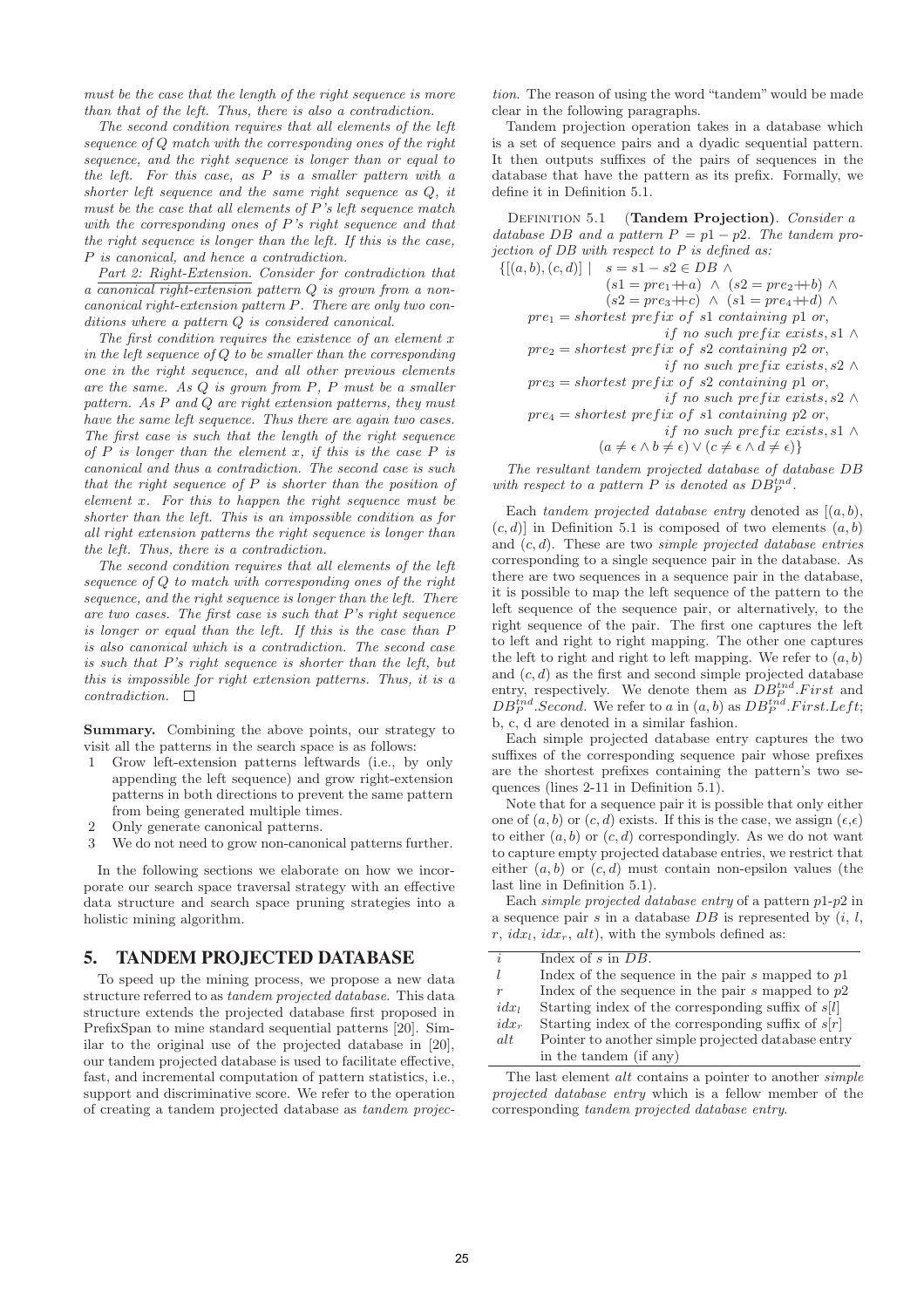A tandem projected database is thus a set of all such tuples representing the simple projected database entries. Related simple projected database entries are tied together in tandem via the  $alt$  element of the tuple.

Example. Consider the database shown in Table 1. The tandem projected database entry of the first sequence pair with respect to pattern  $\langle a, d \rangle - \langle c, d \rangle$  is  $[(\langle d \rangle, \langle d, e \rangle), (\epsilon, \epsilon)].$ The first simple projected database entry in the tandem is internally represented as  $(1, 1, 2, 4, 4, null)$ , where the first '1' denotes the index of the first sequence pair in the database, the second '1' denotes that the left sequence of the pattern is mapped to the left sequence of the sequence pair (index  $= 1$ ), the '2' denotes that the right sequence of the pattern is mapped to the right sequence of the sequence pair (index  $= 2$ ), the first '4' denotes the index of the suffix  $\langle d \rangle$ , and the last '4' denotes the index of the suffix  $\langle d, e \rangle$ . As the second simple projected database entry in the tandem is  $(\epsilon, \epsilon)$ , the *alt* element of the tuple is set to null.

## **6. PROPERTIES & THEOREMS**

In this section, we present some pruning properties to prune the uninteresting (i.e., infrequent, non-closed, or nondiscriminative) patterns en masse. First, we describe the anti-monotonicity property of support in Property 2. With this property, we do not need to grow an infrequent pattern further as all its descendants would not be frequent either.

Property 2 (**Anti-Monotonicity of Support)**. The support of a pattern  $P$  is always greater than or equal to the support of its descendants.

PROOF. Without any loss of generality, consider an arbitrary descendant  $Q$  of  $P$  and an arbitrary sequence pair  $S$ in a database DB. Since Q is grown from P,  $P \sqsubseteq_p Q$ . If Q occurs in S, it must be the case that  $Q \sqsubseteq_{p} S$ . It is clear that the  $\sqsubseteq_p$  operator is transitive. Thus since  $P \sqsubseteq_p Q$ , if Q  $\sqsubseteq_{p} S$ , it must be the case that  $P \sqsubseteq_{p} S$ , i.e., P occurs in the sequence pair  $S$ . Thus for any arbitrary sequence  $S$  where  $Q$  occurs,  $P$  also occurs in  $S$ . Thus the support of  $P$  must always be greater than or equal to the support of  $Q$ . Thus the above property holds.  $\Box$ 

Next we describe two properties related to a pattern's discriminative score in Properties  $3 \& 4$ . From these two properties, it is clear that if  $disc_{ub}(P) < min\_disc$ , there is no need to grow  $P$  further. This is the case as the discriminative score upper bound of all descendants of  $P$  would be no larger than  $disc_{ub}(P)$ , which in turn is smaller than the  $min\_disc$  threshold. Thus, all descendants of  $P$  are not discriminative.

PROPERTY 3 (Upper Bound of Discrimin. Score). For pattern  $P$  and database  $DB$ , disc( $P$ , $DB$ ) is bounded by:

$$
disc_{ub}(P) = \max(IG(sup_{+ve}(P), 0), IG(0, sup_{-ve}(P)))
$$

We denote the upper bound on the discriminative score of a pattern P as  $disc_{ub}(P)$ .

PROOF. Consider the discriminative score defined in Definition 3.9. Let  $p = sup_{+ve}(P)$  and  $q = sup_{-ve}(P)$ . If we take a partial derivative wrt.  $p$  and  $q$  respectively, we have

$$
\frac{\partial IG(p,q)}{\partial p} = \frac{1}{|DB|} \log \frac{p(|DB| - (p+q))}{(p+q)(DB, Pos - p)},
$$
  

$$
\frac{\partial IG(p,q)}{\partial q} = \frac{1}{|DB|} \log \frac{q(|DB| - (p+q))}{(p+q)(DB, Neg - q)}.
$$

$$
\begin{aligned} \text{if }\frac{p}{DB. Pos} > \frac{q}{DB. Neg}, \frac{\partial IG(p, q)}{\partial p} > 0, \frac{\partial IG(p, q)}{\partial q} < 0;\\ \text{if }\frac{p}{DB. Pos} < \frac{q}{DB. Neg}, \frac{\partial IG(p, q)}{\partial p} < 0, \frac{\partial IG(p, q)}{\partial q} > 0. \end{aligned}
$$

Then we have the following conclusions:

$$
\begin{aligned} \text{if }\frac{p}{DB. Pos} > \frac{q}{DB. Neg}, IG(p, q) \le IG(p, 0);\\ \text{if }\frac{p}{DB. Pos} < \frac{q}{DB. Neg}, IG(p, q) \le IG(0, q). \end{aligned}
$$

Therefore, we prove

$$
disc_{ub}(P) = \max(IG(p, 0), IG(0, q))
$$
  
= 
$$
\max(IG(sup_{+ve}(P), 0), IG(0, sup_{-ve}(P)))
$$

 $\Box$ 

Property 4 (**Anti-Monotonicity of Disc. Bound)**. For pattern P and its descendant P',  $disc_{ub}(P) \geq disc_{ub}(P')$ .

PROOF. Let  $p = sup_{+ve}(P)$  and  $q = sup_{-ve}(P); p' =$  $sup_{+ve}(P')$  and  $q' = sup_{-ve}(P')$ . Since P' is a descendant of P, we have  $p' \leq p$  and  $q' \leq q$ . According to Property 3, for the patterns  $P$  and  $P'$  we have:

$$
disc_{ub}(P) = \max(IG(p, 0), IG(0, q))
$$

and

$$
disc_{ub}(P') = \max(IG(p', 0), IG(0, q'))
$$

According to the proof in Property 3, if  $\frac{p}{DB \cdot Pos} > \frac{q}{DB \cdot Neg}$ ,  $\frac{\partial IG(p,q)}{\partial p} > 0$ , we can conclude

$$
IG(p,0) \ge IG(p',0)
$$

as  $p > p'$  and  $q = 0$  here. Similarly, we have

$$
IG(0, q) \ge IG(0, q')
$$

Without loss of generality, assume  $IG(p', 0) \geq IG(0, q').$ Then

$$
disc_{ub}(P') = IG(p', 0) \le IG(p, 0) \le \max(IG(p, 0), IG(0, q))
$$

Therefore, we prove  $disc_{ub}(P) \geq disc_{ub}(P')$ .

Before we present a property that could be used to cut the search space containing non-closed patterns, we first need to define some terms. In Definitions 6.1 & 6.2, we define some concepts pertaining to the occurrences of a sequence in another sequence. We present the concepts of  $in$ -between event sets and strict in-between event sets in Definitions 6.3 & 6.4 respectively.

DEFINITION 6.1 (First instance). Given a sequence S containing a sequence  $P = \langle e_1, \ldots e_n \rangle$ . The first instance of P in S is the shortest prefix pre of S where  $P \sqsubseteq pre$ .

DEFINITION 6.2 (Last instance). Given a sequence S containing a sequence  $P = \langle e_1, \ldots e_n \rangle$ . The last instance of P in S is the prefix of S ending with the last occurrence of  $e_n$  in  $S$ .

Example. Consider a sequence  $S = \langle a, b, b, b, c, b, c, d \rangle$  and another sequence  $P = \langle a, b \rangle$ . The first instance of P in S is the prefix  $\langle a, b \rangle$ . The last instance of P in S is the prefix  $\langle a, b, b, b, c, b \rangle$ .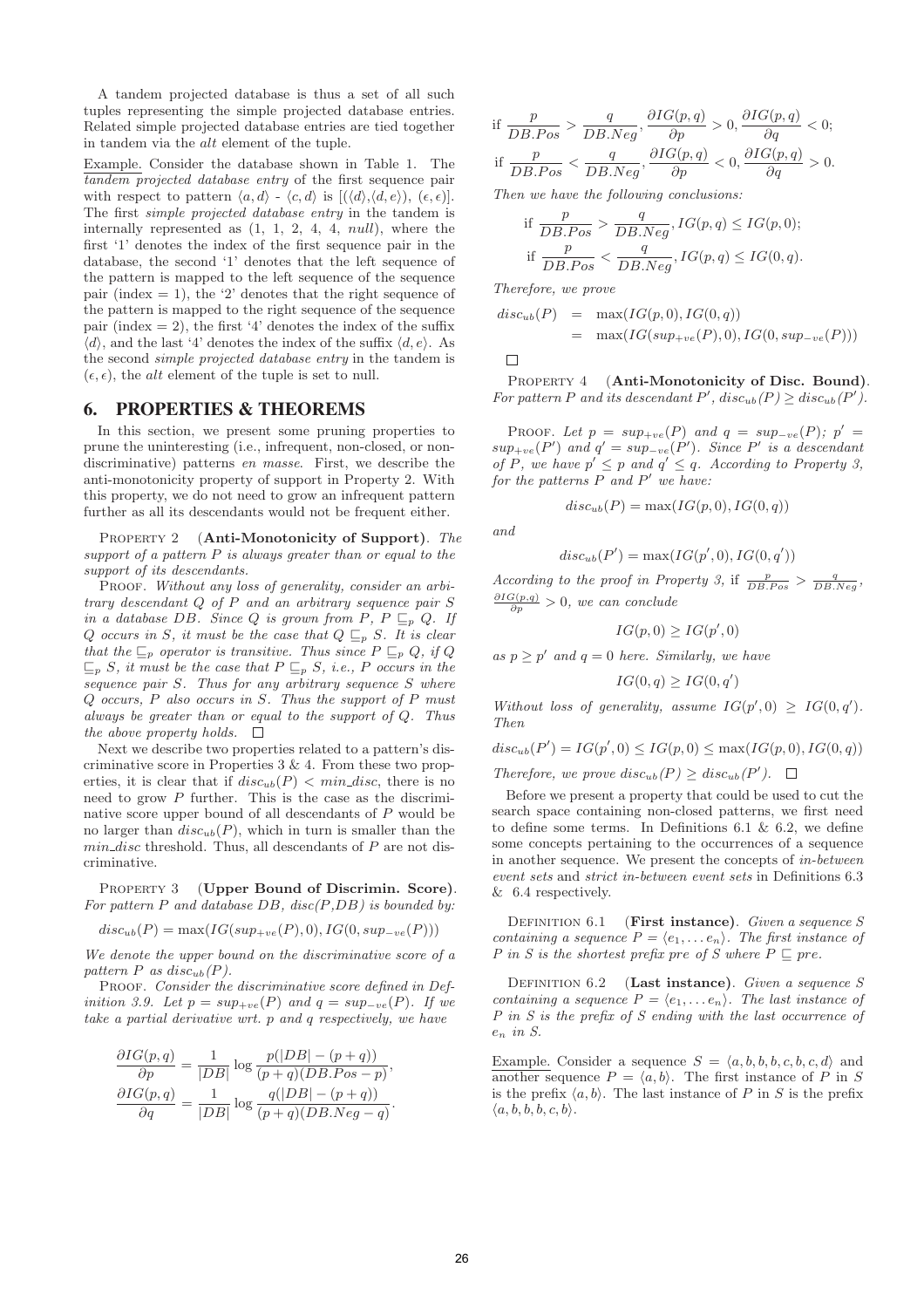Definition 6.3 (**In-Between Event Sets)**. Given a pattern P=p1-p2, where  $p1 = \langle a_1, \ldots, a_n \rangle$  and  $p2 = \langle b_1, \ldots \rangle$  $\langle b_n \rangle$ , and a sequence pair S=s1-s2, there are  $|p_1| + |p_2|$  inbetween event sets:  $L_1, \ldots, L_{|p_1|}, R_1, \ldots, R_{|p_2|},$  of P in S.

# The  $L_i$  in-between event set is defined as:

 $(f\{if\ i = 1)\ Let\ L_{1_{SL}}\ be\ the\ set\ of\ events\ occurring\ before\ the$ first occurrence of  $a_1$  in S. Left iff  $p1 \sqsubseteq s1$  and  $p2 \sqsubseteq s2$ , and  $\{\}$  otherwise. Also, let  $L_{1_{SR}}$  be the set of events occurring before the first occurrence of  $a_1$  in S.Right iff  $p1 \sqsubseteq s2$  and  $p2 \subseteq s1$ , and {} otherwise. Then,  $L_1 = L_{1_{SL}} \cup L_{1_{SR}}$ .

(If  $i > 1$ ) Let  $L_{i_{SL}}$  be the set of events occurring between the first instance of  $\langle a_1 \ldots a_{i-1} \rangle$  in S. Left, to the last occurrence of  $a_i$  in the last instance of p1 in S.Left iff p1  $\sqsubseteq$  s1 and  $p2 \subseteq s2$ , and {} otherwise. Also, let  $L_{i_{SR}}$  be the set of events occurring between the first instance of  $\langle a_1 \dots a_{i-1} \rangle$  in S. Right, to the last occurrence of  $a_i$  in the last instance of p1 in S.Right iff  $p1 \sqsubseteq s2$  and  $p2 \sqsubseteq s1$ , and  $\{\}$  otherwise. Then,  $L_i = L_{i_{SL}} \cup L_{i_{SR}}$ .

#### The  $R_i$  in-between event set is defined as:

 $(If i = 1)$  Let  $R_{1_{SL}}$  be the set of events occurring before the first occurrence of  $\overline{b_1}$  in S. Left iff  $p1 \sqsubseteq s2$  and  $p2 \sqsubseteq s1$ , and  $\{\}$  otherwise. Also, let  $R_{1_{SR}}$  be the set of events occurring before the first occurrence of  $b_1$  in S. Right iff  $p1 \sqsubseteq s1$  and  $p2 \sqsubseteq s2$ , and {} otherwise. Then,  $R_1 = R_{1_{SL}} \cup R_{1_{SR}}$ 

(If  $i > 1$ ) Let  $R_{i_{SL}}$  be the set of events occurring between the first instance of  $\langle b_1 \ldots b_{i-1} \rangle$  in S. Left, to the last occurrence of  $b_i$  in the last instance of p1 in S.Left iff p1  $\subseteq$  s2 and  $p2 \subseteq s1$ , and {} otherwise. Also, let  $R_{i_{SR}}$  be the set of events occurring between the first instance of  $\langle b_1 \dots b_{i-1} \rangle$ in S. Right, to the last occurrence of  $b_i$  in the last instance of p2 in S.Right iff p1  $\sqsubseteq$  s1 and p2  $\sqsubseteq$  s2, and {} otherwise. Then,  $R_i = R_{i_{SL}} \cup R_{i_{SR}}$ 

We denote the  $L_i$  and  $R_i$  in-between event sets of a pattern P in sequence S as  $L_i(P, S)$  and  $R_i(P, S)$ , respectively.

Example. Consider a sequence pair  $S = \langle a, b, b, b, c, b, c, d \rangle$  $-\langle a,c,b,b,c,d,x \rangle$  and a pattern  $P = \langle b,c \rangle - \langle x \rangle$ . The sets  $L_{1_{SL}}(P,S), L_{1_{SR}}(P,S),$  and  $L_1(P,S)$  are  ${a}$ ,  ${a, c}$ , and  ${a, c}$ respectively. The sets  $L_{2_{SL}}(P,S)$ ,  $L_{2_{SL}}(P,S)$ , and  $L_2(P,S)$ are  $\{b, c\}$ ,  $\{b\}$ , and  $\{b, c\}$  respectively. The sets  $R_{1_{SL}}(P,S)$ ,  $R_{1_{SR}}(P,S)$ , and  $R_1(P,S)$  are {}, {a, b, c, d}, and {a, b, c, d} respectively.

Definition 6.4 (**Strict In-Between Event Sets)**. Given a pattern P=p1-p2, where  $p1 = \langle a_1, \ldots, a_n \rangle$  and  $p2 =$  $\langle b_1,\ldots,b_n\rangle$ , and a sequence pair S=s1-s2, there are  $|p1|$  +  $|p2|$  strict in-between event sets:  $LT_1, \ldots, LT_{|p1|}, RT_1,$  $\ldots$ ,  $RT_{|p2|}$ , of P in S.

#### The  $LT_i$  strict in-between event set is defined as:

(If  $i = 1$ ) Let  $LT_{1_{SL}}$  be the set of events occurring before the first occurrence of  $a_1$  in S.Left iff  $p1 \sqsubseteq s1$  and  $p2 \sqsubseteq s2$ , and the alphabet  $\Delta$  otherwise. Also, let  $LT_{1_{SR}}$  be the set of events occurring before the first occurrence of  $a_1$  in S.Right iff  $p1 \sqsubseteq s2$  and  $p2 \sqsubseteq s1$ , and the alphabet  $\Delta$  otherwise. Then,  $\ddot{if} LT_1 = LT_{1_{SL}} \cap LT_{1_{SR}}.$ 

(If  $i > 1$ ) Let  $LT_{i_{SL}}$  be the set of events occurring between the first instance of  $\langle a_1 \ldots a_{i-1} \rangle$  in S. Left, to the last occurrence of  $a_i$  in the first instance of p1 in S.Left iff p1  $\sqsubseteq$  s1 and  $p2 \sqsubseteq s2$ , and the alphabet  $\Delta$  otherwise. Also, let  $LT_{i_{SR}}$ be the set of events occurring between the first instance of  $\langle a_1 \ldots a_{i-1} \rangle$  in S. Right, to the last occurrence of  $a_i$  in the first instance of p1 in S.Right iff p1  $\sqsubseteq$  s2 and p2  $\sqsubseteq$  s1, and the alphabet  $\Delta$  otherwise. Then,  $LT_i = LT_{i_{SL}} \cap LT_{i_{SR}}$ .

#### The  $RT_i$  strict in-between event set is defined as:

(If  $i = 1$ ) Let  $RT_{1_{SL}}$  be the set of events occurring before the first occurrence of  $b_1$  in S. Left iff  $p1 \sqsubseteq s2$  and  $p2 \sqsubseteq s1$ , and the alphabet  $\Delta$  otherwise. Also, let  $RT_{1_{SR}}$  be the set of events occurring before the first occurrence of  $b_1$  in S.Right iff  $p1 \sqsubseteq s1$  and  $p2 \sqsubseteq s2$ , and the alphabet  $\Delta$  otherwise. Then,  $RT_1$  =  $RT_{1_{SL}}$   $\cap$   $RT_{1_{SR}}$ 

 $(f_i > 1)$  Let  $RT_{i_{SL}}$  be the set of events occurring between the first instance of  $\langle b_1 \ldots b_{i-1} \rangle$  in S. Left, to the last occurrence of  $b_i$  in the first instance of p1 in S.Left iff p1  $\sqsubseteq s2$ and  $p2 \sqsubseteq s1$ , and the alphabet  $\Delta$  otherwise. Also, let  $RT_{i_{SR}}$ be the set of events occurring between the first instance of  $\langle b_1 \ldots b_{i-1} \rangle$  in S. Right, to the last occurrence of  $b_i$  in the first instance of p2 in S.Right iff  $p1 \sqsubseteq s1$  and  $p2 \sqsubseteq s2$ , and the alphabet  $\Delta$  otherwise. Then,  $RT_i = RT_{i_{SL}} \cap RT_{i_{SR}}$ .

We denote the  $LT_i$  and  $RT_i$  strict in-between event sets of a pattern P in sequence S as  $LT_i(P, S)$  and  $RT_i(P, S)$ , respectively.

Example. Consider a sequence pair  $S = \langle a, b, b, b, c, b, c, d \rangle$  $\overline{\langle a, c, b, b, c, d, x \rangle}$  and a pattern  $P = \langle b, c \rangle - \langle x \rangle$ . The sets  $LT_{1_{SL}}(P,S), LT_{1_{SR}}(P,S),$  and  $LT_{1}(P,S)$  are  ${a}, {a, c},$  and  ${a}$  respectively. The sets  $LT_{2_{SL}}(P,S)$ ,  $LT_{2_{SL}}(P,S)$ , and  $LT_2(P,S)$  are  $\{b\}$ ,  $\{b\}$ , and  $\{b\}$  respectively. The sets  $RT_{1_{SL}}$  $(P,S)$ ,  $RT_{1_{SB}}(P,S)$ , and  $RT_1(P,S)$  are  $\Delta$ ,  $\{a, b, c, d\}$ , and  ${a, b, c, d}$  respectively.

Definitions  $6.3 \& 6.4$  capture events that appear between the occurrences of two events (or before the occurrence of the first event) of a pattern in a sequence pair containing it. From the definition, we could notice that a strict inbetween event set is a subset of the corresponding in-between event set. Remember that there are two different ways to match a pattern to a sequence pair: left to left and right to right, or left to right and right to left. Also, there could be multiple occurrences of a pattern in a sequence. An inbetween event set captures events that occur in between two pattern's events for at least one possible occurrence of the pattern in the sequence in at least one possible matching. A strict in-between event set captures events that occur in between two pattern's events for all possible occurrences of the pattern in the sequence in both possible matchings (if they exist)<sup>1</sup>.

We next define the concept of forward extension and backward extension in Definitions 6.5 & 6.6. Two properties specifying how these two sets can be computed are given in Properties 5 & 6.

Definition 6.5 (**Forward Extension)**. A forward extension event of a pattern  $P$  is an event that could be appended to  $P$  (i.e., any sequence of  $P$ ) resulting in another pattern with the same support.

Example. Consider the example database ExDB shown in Table 1 and a pattern  $P = \langle a \rangle - \langle d \rangle$ . Event d is a forward extension event of P as there is a pattern  $Q = \langle a, d \rangle - \langle d \rangle$ that could be formed from  $P$  by appending the event  $d$  at the end of the left sequence of P and  $\text{sup}(P) = \text{sup}(Q) = 8$ .

Property 5 (**Forward Extension Set)**. The forward

<sup>&</sup>lt;sup>1</sup>Notice that Definition  $6.3$  uses the last occurrence in the first instance, {}, and set union operator while Definition 6.4 uses the last occurrence in the last instance,  $\Delta$ , and set intersection operator.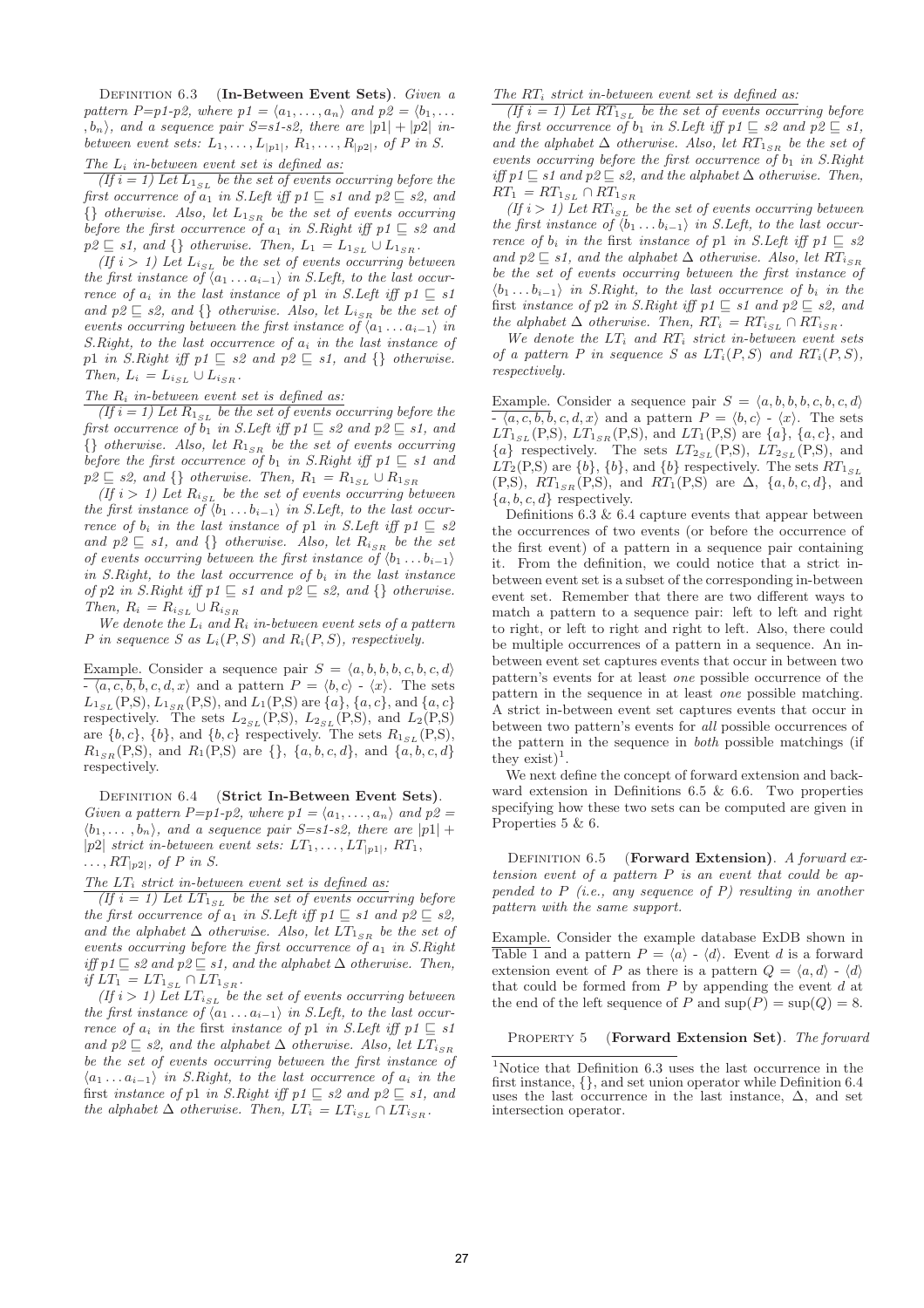extension event set of a pattern P is the set:

$$
{e|\forall [ef, es] \in DB_P^{ind}.(e \in ef.Left \lor e \in es.Left \lor e \in e.f.Right \lor e \in es.Right)}
$$

PROOF.

Part 1: If  $e$  is a forward extension event,  $e$  is in the set. Since  $e$  is appended to  $P$ ,  $e$  must be in the projected database of  $P$ . Since the support of  $P$  appended by  $e$  is the same as  $P$ , e must appear in all tandem projected database entries of  $P$ ; could appear either in the first or second simple projected database entries in the tandem (either in the left sequence or the right sequence).

Part 2: If  $e$  is in the set,  $e$  is a forward extension event. If  $\overline{e}$  is in the set,  $\overline{e}$  appears in all tandem projected database entries (either in the first or the second entry in each tandem entry, either in the left or in the right sequence). Thus we could extend  $P$  with  $e$  (either in the left or right sequence) resulting in another pattern  $Q$  with no less support than  $P$ . From the anti-monotonicity property,  $Q$  could not have a higher support. Thus,  $sup(P) = sup(Q)$ .  $\Box$ 

Definition 6.6 (**Backward Extension)**. A backward extension of a pattern  $P$  is an event that could be inserted to  $P$  (i.e., any sequence of  $P$ ) resulting in another pattern with the same support.

Example. Consider the example database ExDB shown in Table 1 and a pattern  $P = \langle a, d \rangle - \langle e, c, d, d, e \rangle$ . Event b is a backward extension event of  $P$  as there is a pattern  $Q$  $= \langle a, b, d \rangle - \langle e, c, d, d, e \rangle$  that could be formed from P by inserting the event *b* to the left sequence of  $P$  and  $\sup(P)$  =  $\sup(Q) = 5.$ 

Property 6 (**Backward Extension Set)**. The backward extension set of a pattern  $P$  are events appearing in one of the in-between event sets of  $P$  in all sequence pairs supporting  $P$  in the database. Mathematically, this is the set:

$$
\{e | \exists x \in \{L_1, \ldots, L_{|P.Left|}, R_1, \ldots, R_{|P.Right|}\}.\newline \forall_{(S \in DB) \land (P \subseteq S)} . e \in x(P, S)\}
$$

PROOF.

Part 1: If  $e$  is a backward extension event,  $e$  is in the set.  $Since e is a backward extension event, it must be inserted be$ tween one of the events of the pattern or before the first event of the pattern. This together with the fact that the support after the insertion of  $e$  is the same as the original support guarantee that  $e$  must appear in the same in-between event sets for all sequence pairs in the database supporting  $P$ .

Part 2: If  $e$  is in the set,  $e$  is a backward extension event. If  $\overline{e}$  is in the set, for all sequence pair S supporting P, it is possible to insert event  $e$  such that the resulting pattern  $Q$  is a super-sequence of P and is a subsequence of S, i.e.,  $P \sqsubseteq_{p}$  $Q \sqsubseteq_{p} S$ . Thus the support of the resultant pattern  $Q$  is the same as  $P$ , and thus  $e$  is a backward extension event.  $\Box$ 

Next, Property 7 describes a relationship between the support and the discriminative score of two related patterns. From the property, it could be inferred that appending or inserting backward and forward extension events at the corresponding locations would result in patterns not only having the same support, but also the same discriminative score.

Property 7 (**Support and Disc. Score)**. Consider two patterns P and Q where  $P \sqsubseteq_p Q$ . If  $sup(P) = sup(Q)$ , then  $disc(P) = disc(Q)$ .

PROOF. Without any loss of generality, consider an arbitrary sequence pair S in the input database. If  $Q \sqsubseteq_{p} S$ , it must be the case that  $P \sqsubseteq_{p} S$  too. Thus any sequence pair supporting Q will also support P. If furthermore,  $sup(P)$  =  $sup(Q)$ , it must be the case that the patterns P and Q are supported by the same set of sequence pairs. Thus  $disc(P)$ must be equal to  $disc(Q)$ .  $\square$ 

Based on the above definitions and properties, Property 8 specifies a way to check if a pattern is closed. This check is useful as we could use it to output a closed pattern right away instead of comparing it with the set of all frequent and discriminative patterns to decide whether it is closed or not. Next, Property 9 defines a way to prune the search space containing non-closed patterns.

Property 8 (**Closure Check)**. If a pattern has no forward extension and no backward extension, then it is closed.

PROOF. A pattern can only be grown to another pattern either by appending an event, or inserting an event. From the anti-monotonicity of pattern support, if appending or inserting an event reduces the support of a pattern, appending or inserting more events would not increase the support anymore. Thus, if there is no event either being inserted  $(i.e.,$ backward extension) or appended (i.e., forward extension) to result in another pattern having the same support, the pattern must be closed.  $\square$ 

Example. Consider the example database ExDB shown in Table 1 and a pattern  $P = \langle a, b, d, d \rangle - \langle e, c, d, d, e \rangle$ . Since  $P$  has no forward and no backward extension, it is a closed pattern.

Property 9 (**Non-Closedness Pruning)**. If there is an event in one of  $P$  strict in-between event sets for all sequences containing  $P$  in  $DB$ , then  $P$  and all descendants of P are not closed.

PROOF. If there exists such an event e, it means for every sequence pair containing  $P$  in the database, it is possible to insert  $e$  in  $P$  resulting in another pattern  $Q$  such that  $DB_P = DB_Q$ . Thus, any extensions that could be appended to  $P$  resulting in a pattern  $R$  could also be appended to  $Q$ resulting in a pattern R' such that  $sup(R) = sup(R')$ . From Property 7, it must also be the case that  $disc(R) = disc(R')$ . Thus,  $P$  and its descendants are not closed.

Example. Consider the example database ExDB shown in Table 1 and a pattern  $P = \langle a \rangle - \langle e, c, e \rangle$ . For all sequence S containing  $P$ , there is an event  $d$  in  $RT_3(P, S)$ , thus  $P$  and all descendants of  $P$  are not closed.

#### **7. MINING ALGORITHMS**

We describe three algorithm variants to mine discriminative dyadic sequential patterns: baseline, all-frequent, and closed. The baseline variant is a simple approach that does not utilize much pruning properties and data structure. The all-frequent variant employs a number of pruning properties to mine all frequent and discriminative dyadic sequential patterns. The closed variant employs pruning properties to remove non-closed dyadic sequential patterns early to result in a closed set of discriminative and frequent dyadic sequential patterns.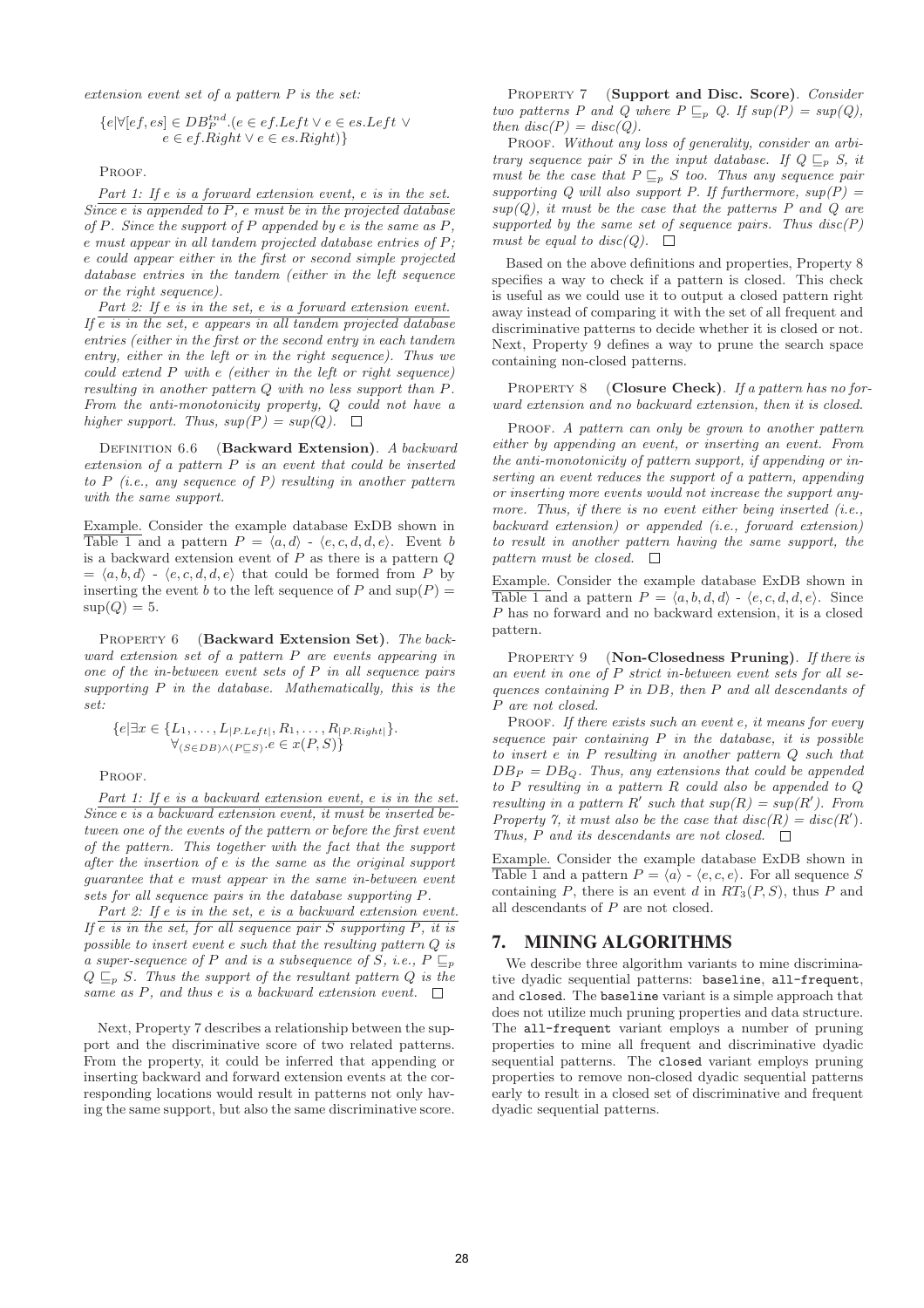# **7.1 Baseline Algorithm Variant**

In this variant, we employ a simple approach to mine discriminative and frequent dyadic sequential patterns. The steps are:

- 1 Combine the left and right sequences of the pairs in the database into one sequence database  $SDB$ .
- 2 Mine frequent sequential patterns with support no less than the user-defined  $min\_sup$  from  $SDB$ .
- 3 Pair every frequent sequential pattern to build a set of candidate dyadic patterns  $Cand$ .
- $4$  For every candidate pattern in *Cand*, test its support and discriminative score. Only output patterns that satisfy the minimum support and discriminative threshold,  $min\_sup$  and  $min\_disc$  respectively.

The approach simply decomposes the problem to standard sequential pattern mining, then re-assembling mined patterns to form discriminative and frequent dyadic sequential patterns. Note that we need to mine all frequent standard sequential patterns – closed standard sequential patterns could not be employed – as otherwise some dyadic sequential patterns would be lost.

#### **7.2 Mining All Frequent and Discriminative Patterns**

In this variant, we would like to mine all frequent and discriminative patterns. We make use of the search space traversal strategy described in Section 4 and the dyadic projected database described in Section 5. Several pruning properties described in Section 6 would also be utilized. The pseudocode is shown in Figure 3.

We start with patterns of size 2, i.e., those composed of two sequences each having one event, that satisfy the  $min\_sup$  and  $min\_disc$  thresholds (line 1). From this base set of patterns, we grow it leftwards and rightwards following the procedure in Section 4 (lines 3-5). We only grow patterns that are canonical following Property 1 (lines 1, 12, and 20). For every pattern that is generated, its tandem project database is computed and is used to quickly compute the tandem projected database of its immediate descendants (lines 2, 13, and 21). Thus, partial result when computing the support of a dyadic pattern could be used to help compute the support of its descendants.

The anti-monotonicity of support, i.e., Property 2 is used to prune the search space of infrequent patterns en-masse (Lines 1, 14, and 22). If a pattern is not frequent there is no need to grow the pattern further. Indeed all descendants of the pattern would also be not frequent. Similarly the upper bound of the discriminative score and the anti-monotonicity of this upper bound, i.e., Properties  $3 \& 4$  are used to prune the search space of non discriminative patterns en-masse (lines 1, 14, and 22). If a pattern's discriminative score upper bound does not satisfy the  $min\_disc$  threshold, we could stop growing the pattern further, as all extensions of the pattern would not be discriminative either.

## **7.3 Mining Closed Discriminative Patterns**

In this variant, we push the early elimination of non-closed patterns into the search space traversal. In particular, we use Property 9 to prune the search space of non-closed patterns en-masse. We also use Property 8 to immediately check if a pattern is closed. Thus, no intermediate patterns need to be stored in memory. Any patterns that are detected



**Figure 3: Mining All Frequent Discriminative Patterns**

as closed and discriminative could directly be output.

The pseudocode of the closed variant is similar to the one shown in Figure 3, with a few differences related to the two points mentioned in the proceeding paragraph. In Figure 4, we only highlight several locations that are changed. Note that we add non-closedness pruning checks following Property 9 at lines c1 and c2. Before outputing a pattern we also perform the closure check based on Property 8 at line 6.

# **8. EXPERIMENTS**

In this section, we first describe our experimental setting. We then present the results of our scalability experiments followed by our case study on duplicate bug reports.

## **8.1 Experimental Settings & Datasets**

**Experimental Settings.** All experiments are performed on an Intel Xeon E5540 2.53GHz server with 24.0 GB of RAM running Windows Server 2008 R2 Standard (64 bit). Algorithms are written in Visual C#.Net.

**Synthetic Datasets.** Our synthetic data generation con-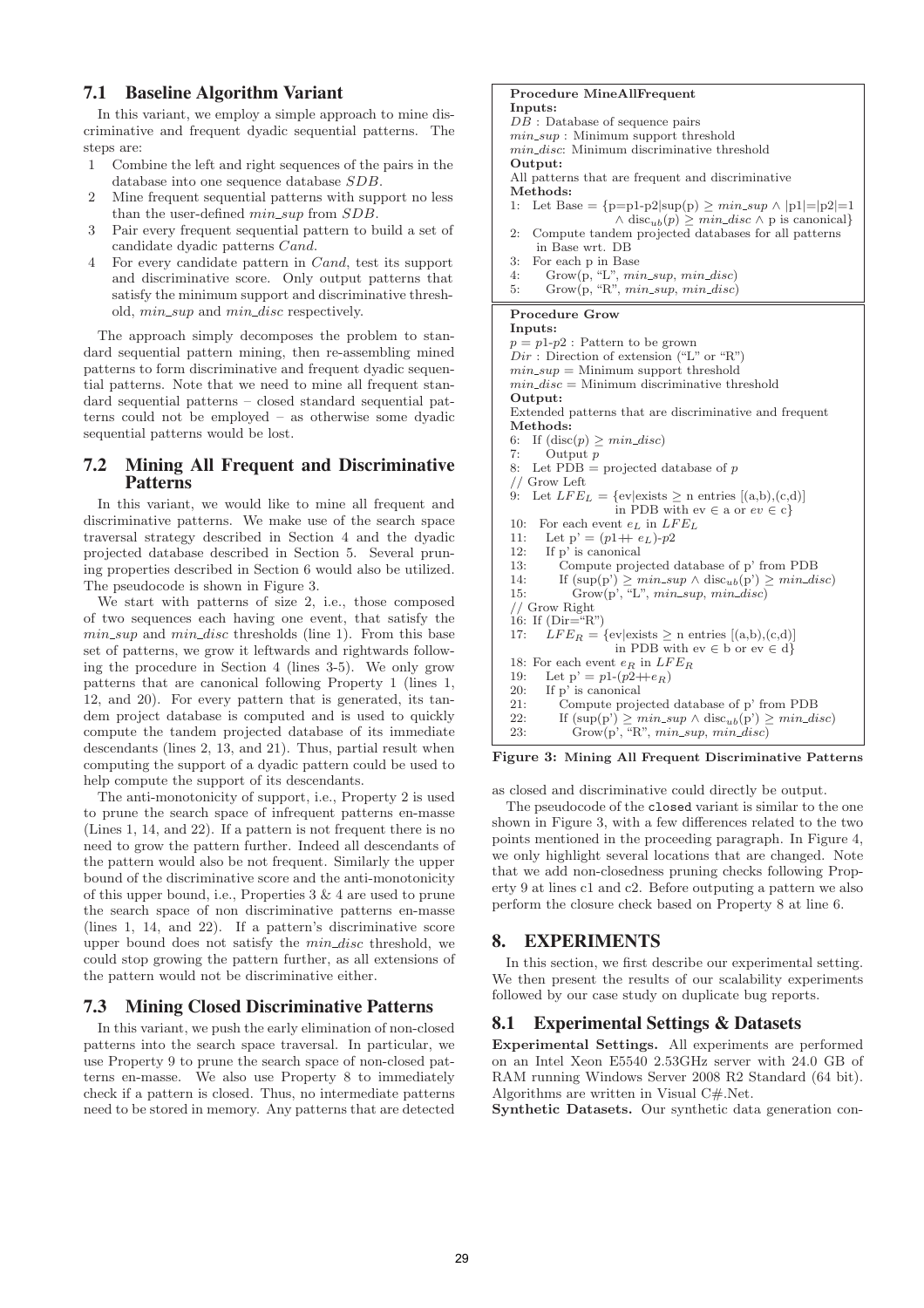| Output:<br>.              | <b>Procedure MineClosed</b><br>All patterns that are closed, frequent, and discriminative                                                                                  |
|---------------------------|----------------------------------------------------------------------------------------------------------------------------------------------------------------------------|
| Output:<br>Methods:<br>7: | Procedure Grow<br>Extended pat. that are closed, discriminative, and frequent<br>6. If $(\text{disc}(p) > min\_disc \wedge p \text{ satisfies Property } 8)$<br>Output $p$ |
|                           | // Grow Left                                                                                                                                                               |
| .<br>14:<br>$c1$ :<br>15: | If $(\sup(p') > min\_sup \wedge disc_{ub}(p') > min\_disc)$<br>If $(p'$ is not prunable by Property 9)<br>$Group, "L", min\_sup, min\_disc)$<br>// Grow Right              |
| .<br>22:<br>$c2$ :<br>23: | If $(\sup(p') \geq min\_sup \wedge disc_{ub}(p') \geq min\_disc)$<br>If $(p'$ is not prunable by Property 9)<br>$Group', "R", min\_sup, min\_disc)$                        |

**Figure 4: Mining Closed Discriminative Patterns**

sists of two steps: labeled sequence generation step, and sequence pairings step. We build our synthetic data generator on top of the IBM Data Generator [5].

Labeled Sequence Pair Generation Step. We modify the IBM data generator to generate sequences of events rather than sequences of sets of events. We set all parameters of the IBM Data Generator to its default value except for the number of sequences  $D$ . We randomly assign each sequence to one of the two classes with equal likelihood. We split each sequence into a pair of sequences of approximately equal length (i.e., the lengths differ by one if the original sequence has an odd number of events).

Discriminative Pattern Insertion. Next, we randomly create discriminative patterns with size (i.e., the number of events in the pattern) randomly chosen between 2 and  $PSize$ . We created  $PNum$  patterns. We inject half of them into *PInst* randomly chosen sequence pairs with  $+ve$  labels. The other half is injected into  $PInst$  randomly chosen sequence pairs with -ve labels. At the end of this step, we have two sets of labeled sequence pairs.

**Real Dataset.** For the real dataset, we use bug reports from the bug repositories of three large open source projects: the Eclipse project [1], the Mozilla Firefox project [2] and the OpenOffice project [3]. Eclipse is a popular open source integrated development environment written in Java; Firefox is a well-known open source web browser written in  $C/C++$ , and OpenOffice is an open source counterpart of Microsoft Office. We use the bug reports submitted to OpenOffice in year 2008 (12,732 bug reports), the bug report submitted to Eclipse in year 2008 (44,652 bug reports), and the bug reports submitted to Firefox from mid 2002 to mid 2007 (47,704 bug reports).

The bug repositories contain information on duplicated pairs of bug reports. The older report is called master, while the newer report is called duplicate. For each pair of duplicated bug reports, we form a sequence pair by the following  $process<sup>2</sup>$ :

1 Extract the word tokens from the summary field of the master and duplicate bug reports.

- 2 Perform stemming and stop word removal on the word tokens.
- 3 Convert the two sequences of word tokens into two sequences of integers by mapping a token to an integer. We ended up with a sequence pair.
- 4 Assign class label +ve to these sequence pairs.

To create the negative sequence pairs, we perform the following steps:

- 1 For each bug report marked as duplicate, randomly find another master bug report which is not its master.
- 2 Perform a similar list of steps as done for the pair of duplicated bug reports to get a pair of sequences.
- 3 Assign class label -ve to these sequence pairs.

We perform the steps mentioned above on the three sets of bug reports and combine the resultant sequence pairs. This dataset contains  $11,898$  pairs  $(5,949 +ve,$  and  $5,949$ ve) composed from 8,601 different events. The pairs have on average 13.75 events. The largest pair has 62 events.

## **8.2 Scalability Experiments**

We investigate the effect of changing various parameters, including  $min\_sup$ , number of sequences D, number of injected patterns  $PNum$ , and maximum size of injected patterns  $PSize$ . We fix the values of the other parameters:  $min\_disc = 0.0001$  (to test scalability), and  $PInst = 100$ . **Varying the Minimum Support Threshold.** The experiment results for varying support is shown in Figures 5–7. We plot the runtime and number of mined patterns that are generated on three configurations: a synthetic dataset with 10,000 sequences, a synthetic dataset with 25,000 sequences, and the real bug report dataset respectively. We vary the support threshold from 20 to 100 sequences.

From Figure 5, we notice that mining closed patterns could be up to two degrees of magnitude (more than 300 times) faster than mining all frequent and discriminative patterns. The number of all frequent and discriminative patterns could be more than 15,000 times larger than the number of closed ones. Compared to the number of injected patterns, even the closed variant mines more patterns as new frequent and discriminative patterns could be introduced by injecting this pattern on the original sequence pair dataset built using IBM data generator. The basic variant is not able to complete on any of the support thresholds considered after running for more than 8 hours. When we reduce the support threshold, the runtime and number of mined patterns increase for both closed and all variants. The absolute amounts of increment in the runtime and number of mined patterns are higher for all than closed variants. Note the graphs are plotted in log scale. Also, we inject frequent discriminative patterns in 100 sequences; thus mining at support level lower than 100 only adds "background" patterns. For these "background" patterns, many of the frequent and discriminative ones are not subsumed by a superpattern with the same support and discriminative score.

From Figure 6, we notice that only closed configuration is able to complete. The basic and all variants are not able to complete after running for more than 8 hours.

From Figure 7, we notice that on the real dataset the closed variant could complete on all thresholds even on a very low support threshold of 2 sequence pairs. For the real dataset, we need to run with low thresholds as the dataset of software problems expressed in English is sparse: there

<sup>2</sup>In this study, we do not generate a sequence pair for duplicate bug reports having the same master. This could also be done.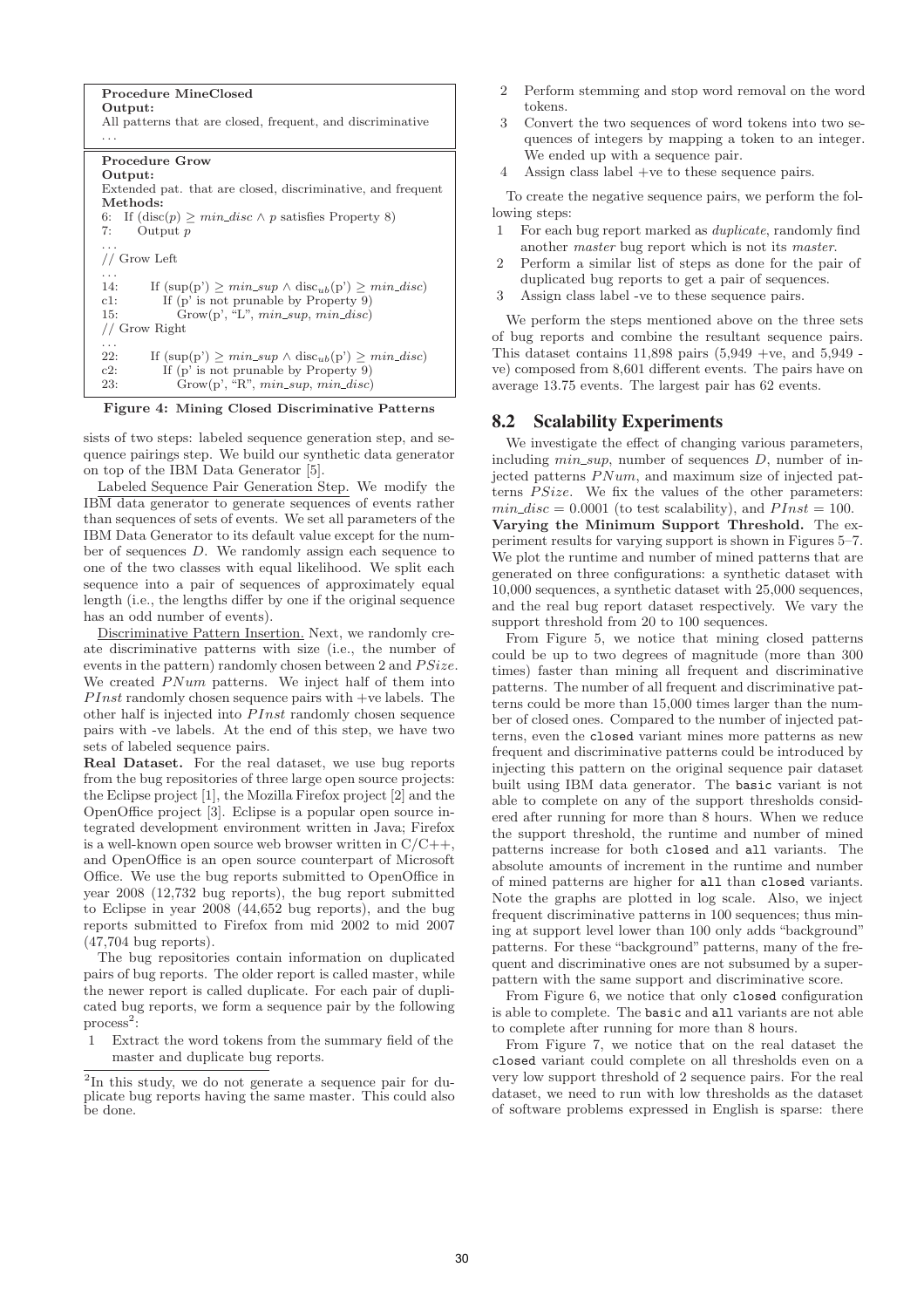

**Figure 5: Varying the minimum support threshold**  $min\_sup$  with  $D = 10k$ ,  $PNum = 10$ , and  $PSize = 30$ : **runtime (left), and number of patterns (right)**



**Figure 6: Varying the minimum support threshold**  $min\_sup$  with  $D = 25k$ ,  $PNum = 30$ , and  $PSize = 30$ : **runtime (left), and number of patterns (right)**

are many problems and each problem could be expressed using a variety of word sequences. The all variant could complete on all thresholds except  $min\_sup = 2$ . The differences in runtime and number of mined patterns between all and closed increase as the support threshold is reduced. At  $min\_sup = 4$ , all variant is 131 times slower than the closed variant; also, all variant mines 1681 times more patterns (a total of 38,475,467 patterns are mined) than the closed variant. The basic variant is not able to complete after running for more than 8 hours.

**Varying the Number of Sequences.** Figure 8 plots the runtime needed and the number of patterns mined when we increase the size of the sequence pair dataset from 5,000 to 25,000 sequences. In general, when we increase the number of sequences, the runtime increases. There is not much increase in the number of patterns as we injected the same set of patterns. Only minor variations to the number of patterns exist due to the injection of the patterns into the randomly generated sequence pair database. A higher cost is incurred when mining a similar amount of patterns from a larger database as more events would need to be traversed. **Varying the Number of Injected Patterns.** Figure 9 plots the runtime needed and the number of patterns mined when we increase the number of injected patterns from 10 to 50 sequences. We note that the runtime increases as there are more patterns to be mined.

**Varying the Size of Injected Patterns.** Figure 10 plots the runtime needed and the number of patterns mined when we increase the size of the injected patterns from 30 to 38. We note that the runtime and the number of patterns do not vary much. This shows the power of the closed pattern mining strategy that prunes the search space of non-closed patterns en-masse.

#### **8.3 Case Study: Duplicate Bug Reports**

In this section, we use mined patterns as features to detect whether two bug reports are duplicate of each other or not.



**Figure 7: Varying the minimum support threshold on the real dataset: runtime (left), and number of patterns (right)**



**Figure 8: Varying the number of sequences with**  $min\_sup = 60$ ,  $PNum = 30$ , and  $PSize = 30$ : runtime **(left), and number of patterns (right)**

We use the same dataset as we use to mine patterns shown in Figure 7. We split the dataset into training and test. Given a training data containing pairs of bug reports, we extract features and learn a discriminative model.

We use LIBSVM [6] with probability estimates as the classification model. Classification accuracy, defined as the percentage of test cases correctly classified, is used as one measure. The measure AUC which is the area under a ROC curve is also used. ROC curve shows the trade-off between true positive rate and false positive rate for a given classifier [13]. A good classifier would produce a ROC curve as close to the top-left corner as possible. AUC is a measure of the model accuracy, in the range of  $[0, 1.0]$ . The best possible classifier would generate an AUC value of 1.0.

- We consider three feature sets for LIBSVM classification: 1 Single Tokens. We use a vector corresponding to the set of tokens appearing in each pair of bug report.
- 2 Dyadic Patterns. we use a vector corresponding to the appearance/non-appearance of mined patterns in each pair of bug report. Patterns are mined from the training set with the minimum support and discriminative score thresholds set at 2 and 0.0001 respectively.
- 3 Both. We combine the above two feature sets.

We perform 10-fold cross validation, where for each we keep 1/10 of the data for testing and the other for training. We keep the class distribution for the test and training set to be (almost) equal. The results for the three feature sets in terms of accuracy and AUC are shown in Table 4.

The result shows that by using dyadic patterns as features we are able to classify pairs of bug reports accurately with more than 80% accuracy and 0.90 AUC. Using patterns to

| Configuration   | Accuracy | <b>AUC</b> |
|-----------------|----------|------------|
| Single Tokens   | 60.38\%  | 0.65       |
| Dyadic Patterns | 82.86\%  | 0.90       |
| <b>Both</b>     | 81.23\%  | 0.89       |

**Table 4: Accuracy: Duplicate Bug Report Detection**